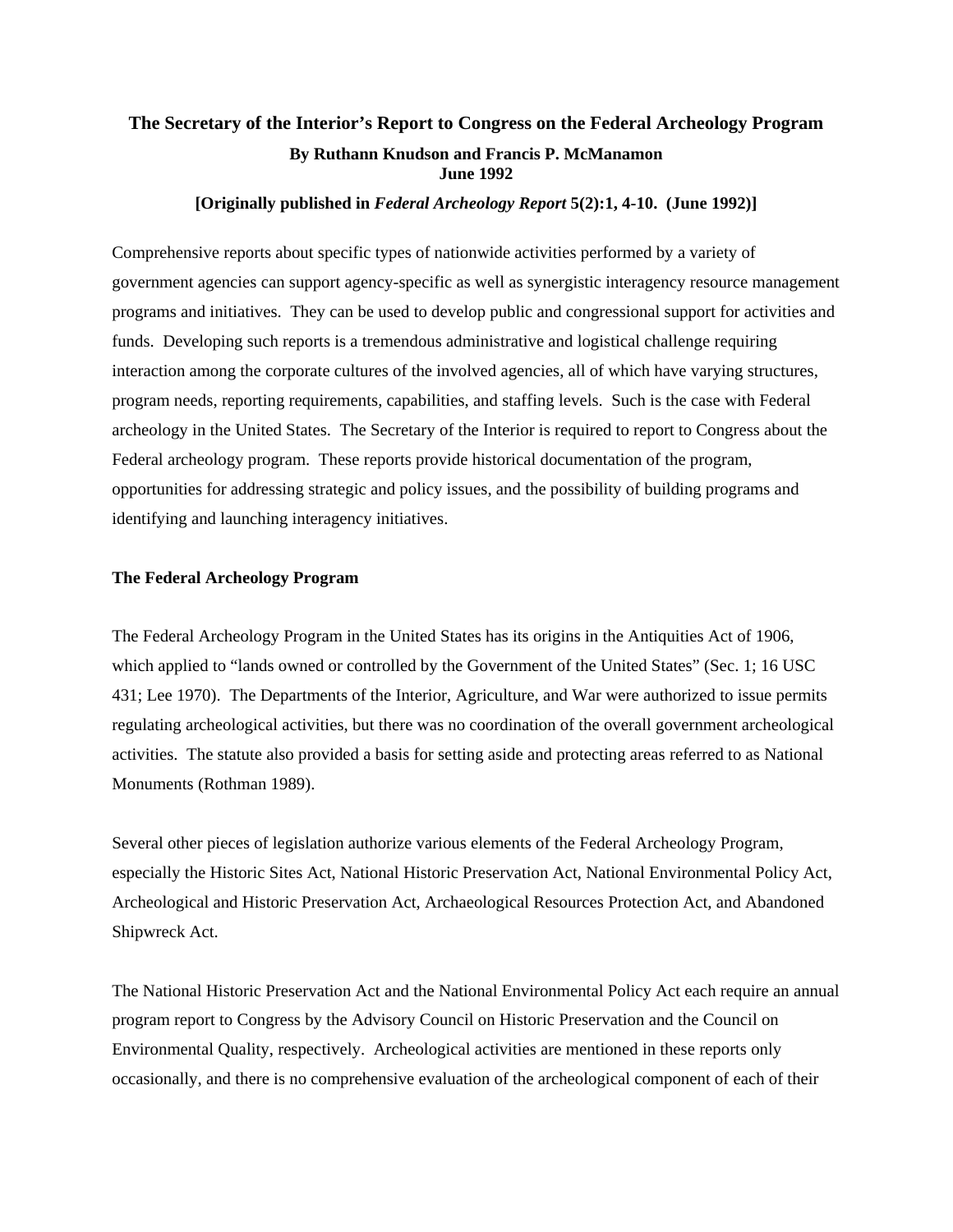programs. However, as discussed below, there are specific legal requirements for Congressional reports that comprehensively evaluate the Federal Archeology program.

## **Reporting Prior to 1974**

The Historic Site Act of 1935 (16 USC 461ff.) declared that preservation of antiquities, and other historic sites and objects, for their public use was a national policy, and delegated the responsibility for implementing that policy to the Secretary of the Interior through the National Park Service (NPS). The NPS was directed to survey, collect data, research, acquire, use, manage, and provide technical advice and public education about archeological sites, and to cooperate with any Federal agency to do this. This leadership role was not complemented by a coordination function in this legislation, and there were no reporting requirements.

In 1960 the Reservoir Salvage Act (16 USC 469-469c) specifically provided for the preservation of archeological data that might be "irreparably lost or destroyed" as the results of "alterations of the terrain [by] any agency of the United States, or by any private person or corporation holding a license issued by any such agency." The Secretary of the Interior was given the responsibility to implement and coordinate this national program, which the Secretary in turn delegated to NPS. The 1960 Act did not have any reporting requirements. The Office of Archeology and Historic Preservation (OAHP) was established in NPS in 1967 and included a Division of Archeology. The division managed archeological survey and salvage excavation contracts for Federal agencies that needed assistance in order to comply with the Reservoir Salvage Act since those agencies did not have their own archeological expertise. Again, the law identified a leadership role for the Secretary, without specifying a coordination function. However, in 1968, reports on the Federal archeology program were initiated (Table 1), in support of OAHP and other agency funding requests, and were completed for fiscal years 1968, 1969, and 1970. These reports documented the program funding (\$1,720,211 was spent across the entire United States in FY68, of which 87% came from NPS appropriations), accomplishments, personnel, and archeological research reports.

#### **The 1974 Reporting Requirements**

In 1974 the Archeological and Historic Preservation Act (AHPA) mandated (Sec. 5 (c); 16 USC 469a- $3(c)$ ) that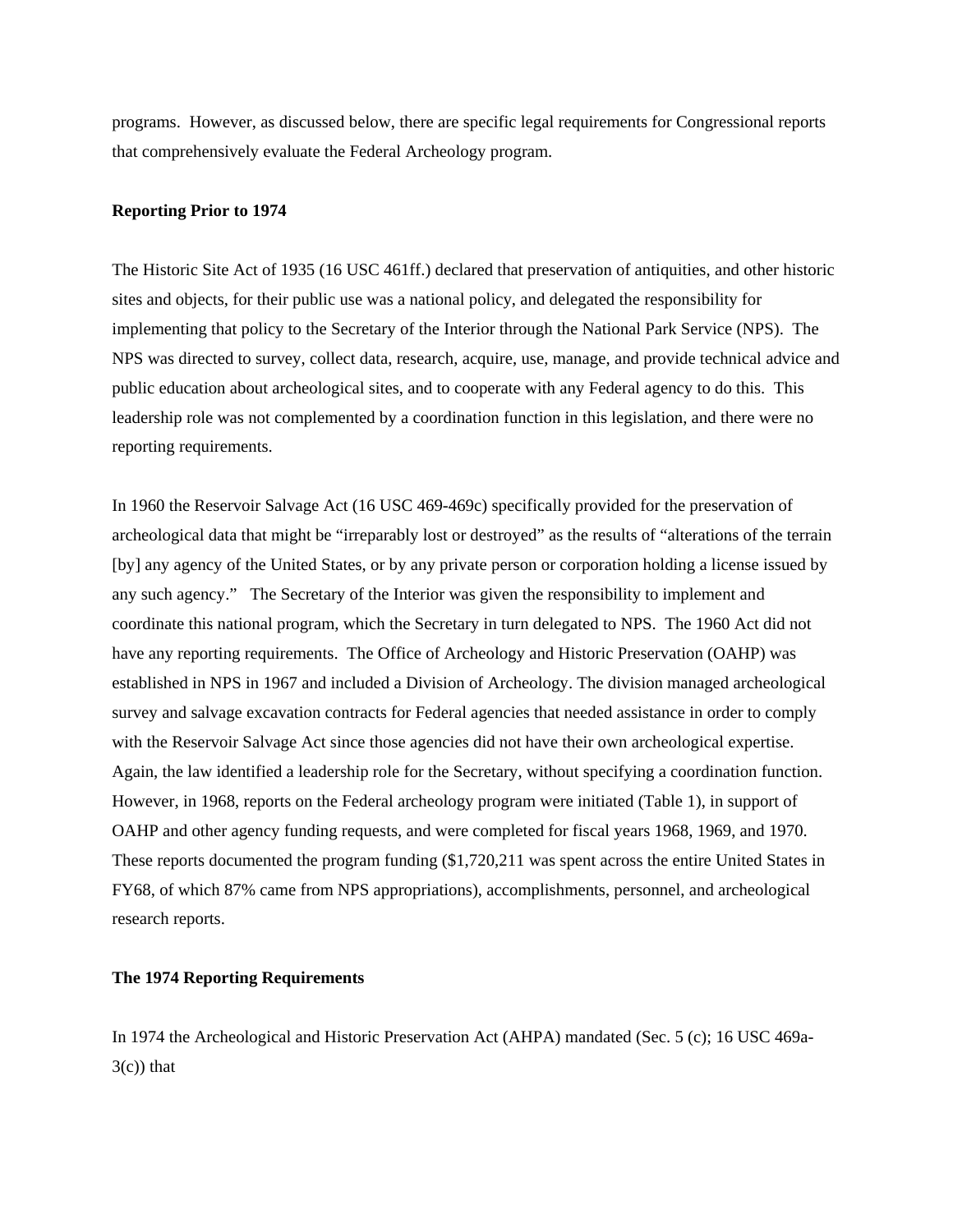The Secretary shall coordinate all Federal survey and recovery activities authorized under this Act and submit an annual report at the end of each fiscal year to [Congress] indicating the scope and effectiveness of the program, the specific projects surveyed and the results produced, and the costs incurred by the Federal Government as a result thereof.

The Secretary's responsibilities under the 1974 Act were delegated administratively to NPS, specifically to the Departmental Consulting Archeologist. OAHP now had an Interagency Archeological Services (IAS) Division whose chief was the Departmental Consulting Archeologist (DCA). Several individuals within NPS had held the DCA title since the 1920s, and in 1958 the NPS Division of Archeology Chief was given that title and the authority to issue Antiquities Act permits for the Secretary of the Interior. However, it was not until passage of the 1974 Act that the inter-departmental nature of the DCA's responsibilities became mandated, though prior to that, the DCA had provided some review of Antiquities Act permit applications for the Department of Defense and Agriculture. In March, 1976, the IAS issued a report to the archeological community about the scope and nature of IAS activities and listed the professional credentials of AIS staff members.

The first Secretarial report to Congress under the AHPA was the FY75 report, a 12-page document that addressed the legal requirements with a textual discussion on program scope and effectiveness and a tabulation of projects, contractors, costs, nature of investigations, and stage of project completion. The FY76 report on the Interagency Archeology Program described its scope, program implementation and effectiveness, innovations, and budget and cost effectiveness. Appended were abstracts of archeological investigation reports available through the National Technical Information Service (NTIS) and a table of project costs, contractors, and research reports.

In 1978 the Heritage Conservation and Recreation Service (HCRS) was created in the Department of the Interior and IAS was transferred into HCRS from NPS. IAS published a single report on the 1977 and 1978 fiscal years archeological and historic data recover activities, noting that IAS had "assumed a vital leadership role" in large-scale archeological mitigation projects with initiation of the Tennessee-Tombigbee Waterway in Alabama and Mississippi. The FY77-78 report provided case studies of projects in which the IAS was involved directly, NTIS abstracts, a discussion of budget and cost effectiveness, and tables specifying projects, agency served, costs, contractors, and final reports. The report noted that information about archeological activities had not been provided to IAS by the Soil Conservation Service, the Department of Housing and Urban Development, or the Environmental Protection Agency, though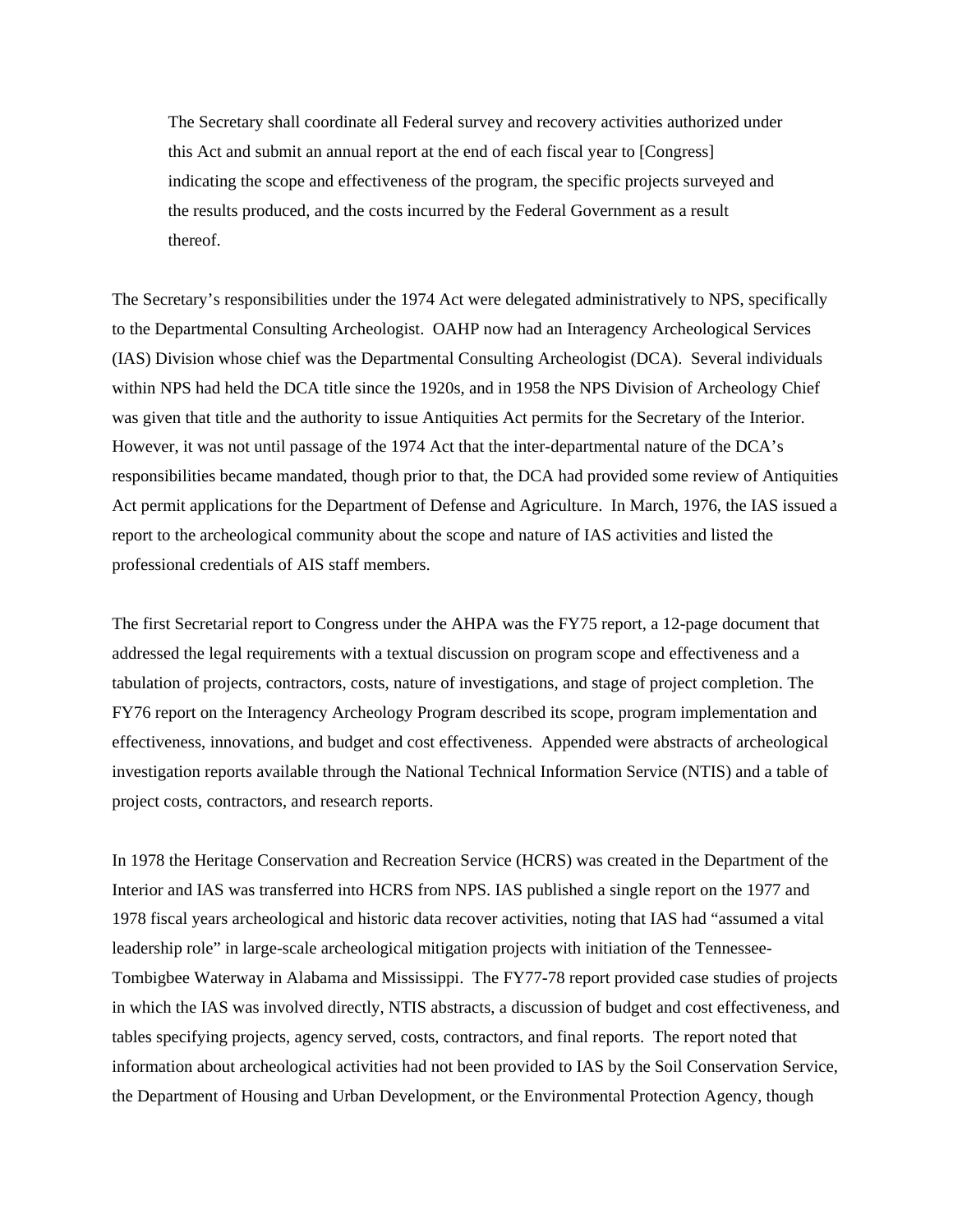each of them funded or guaranteed loans for numerous construction projects that could have involved archeological inventory and salvage excavation. The FY77-FY78 report noted that IAS previously had made blanket requests of Federal agencies about their archeological activities, but that in the future IAS would rely on responses to the 1974 Act's notification and reporting requirements to generate Congressional report data.

Two reports on the FY79 Federal Archeology Program were developed. The first of these, prepared when IAS was within HCRS, consisted of NTIS abstracts for federally supported archeological investigations across the United States. Subsequently, HCRS was dissolved and IAS was returned to NPS. Later, a more comprehensive report on FY79 activities was developed. The NPS FY79 report, which was published after HCRS was abolished in May 1981, included a description of federal archeological activities, the collection of report information via a detailed questionnaire, a summary of IAS costs of archeological assistance to other agencies, the distribution of projects and archeological project dollars across the United States, information from 61 agencies queried about their archeological activities, case studies (Vandenberg Air Force Base, Rye Patch Reservoir, Tennessee-Tombigbee Waterway, Averbuch), limitations of the Federal Archeology Program and possible solutions, a list of projects and reports accepted in FY79, and NTIS abstracts. This report was finished after the 1979 passage of the Archaeological Resources Protection Act, but was directed only toward the reporting requirements of the 1974 Act.

## **ARPA Reporting Requirements**

The 1979 Archaeological Resources Protection Act (ARPA; Sec. 13, 16 U.S.C. 470ll) states that, as part of the annual report prepared in response to the 1974 Act,

...the Secretary of the Interior shall comprehensively report as a separate component on the activities carried out under the provisions of this Act, and he shall make such recommendations as he deems appropriate as to changes or improvements needed in the provisions of this Act. Such report shall include a brief summary of the actions undertaken by the Secretary under section 11 of this Act, relating to the cooperation of private individuals.

A 1988 ARPA amendment (P.L. 100-588) includes the new requirement (Sec. 10(c); 16 U.S.C. 470ii) that

Each [federal] land manager shall submit an annual report to [Congress] regarding the actions taken under [each agency's public archeological awareness] program.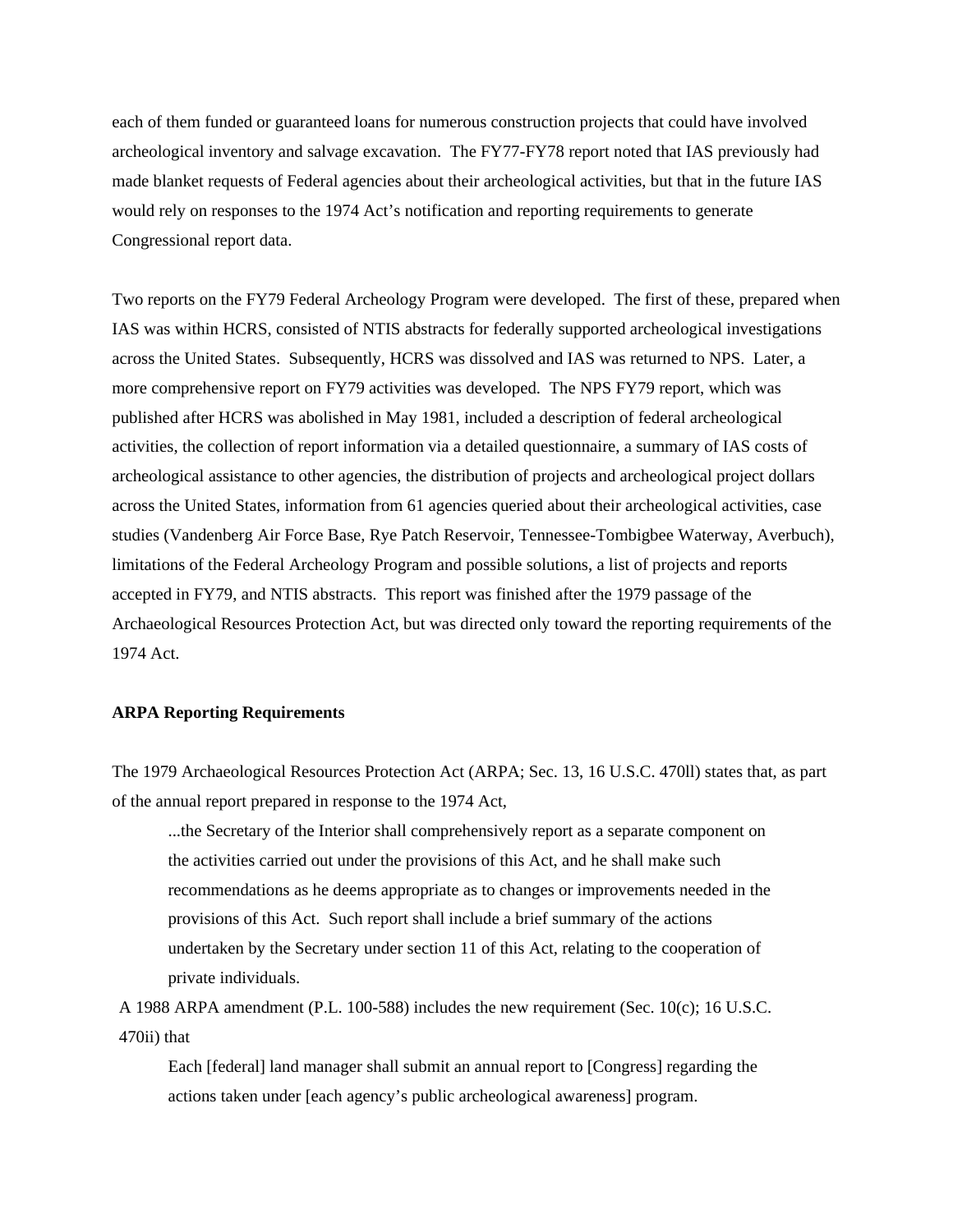Again, the Secretarial responsibility has been delegated administratively to the DCA and staff, which since the mid-1980s has been the NPS Archeological Assistance Program (AAP), that encompassed may of the IAS functions when it was formed in the early 1980s.

The first report to Congress developed under the requirements of both the 1974 and 1979 Acts was a slim administrative compilation for FY80-82 based on information collected from 47 federal agencies. It documented 1774 projects, most of them conducted by 13 agencies, for a cost of \$57 million over 3 years. It documented the significant (80%) drop in number of archeological projects from 1980 to 1981. The FY80-FY82 report listed completed federal archeological studies, and the resulting reports. The major contributions of this report may have been the appendices:

- 1.) a Fact Sheet on the Department of the Interior's Program Approach on Evaluating Federal Agency Requests for a Waiver of the One Percent Limitation on Archeological and Historical Data Recovery Activities; and
- 2.) the Guidelines for the Disposition of Archeological and Historical Human Remains.

The report also announced the availability of a one-week training course, "Archeology for Federal Managers."

In 1986 a report was sent to Congress on the Federal Archeology Program for fiscal years 1983 and 1984. The small staff within the DCA/AAD office and the task of collecting, compiling, and analyzing data from over three dozen federal agencies had combined to create a decade-long pattern of report completion delayed for several years. In developing the FY83-FY84 report, a computerized database of information about the Federal Archeology Program was attempted. The database initially was intended to focus on archeological project data, including information about authorizing agencies, permits, costs, and resulting reports. The National Archeological Database (NADB) is, in part, an outgrowth of this reporting need. The reports portion of NADB is the most developed today, and will be available in September [1992] to federal agency, tribal, and state preservation offices (Canouts 1992). The project-based information system (McManamon, Limp and Farley 1988) has not been developed, because of administrative difficulties in collecting these data. Alternatively, the federal agency questionnaire developed for the FY85-FY86 Congressional report has been used with relatively minor modifications from 1986 to the present day, and provides the basis for longer-term comparisons in reports submitted in recent years.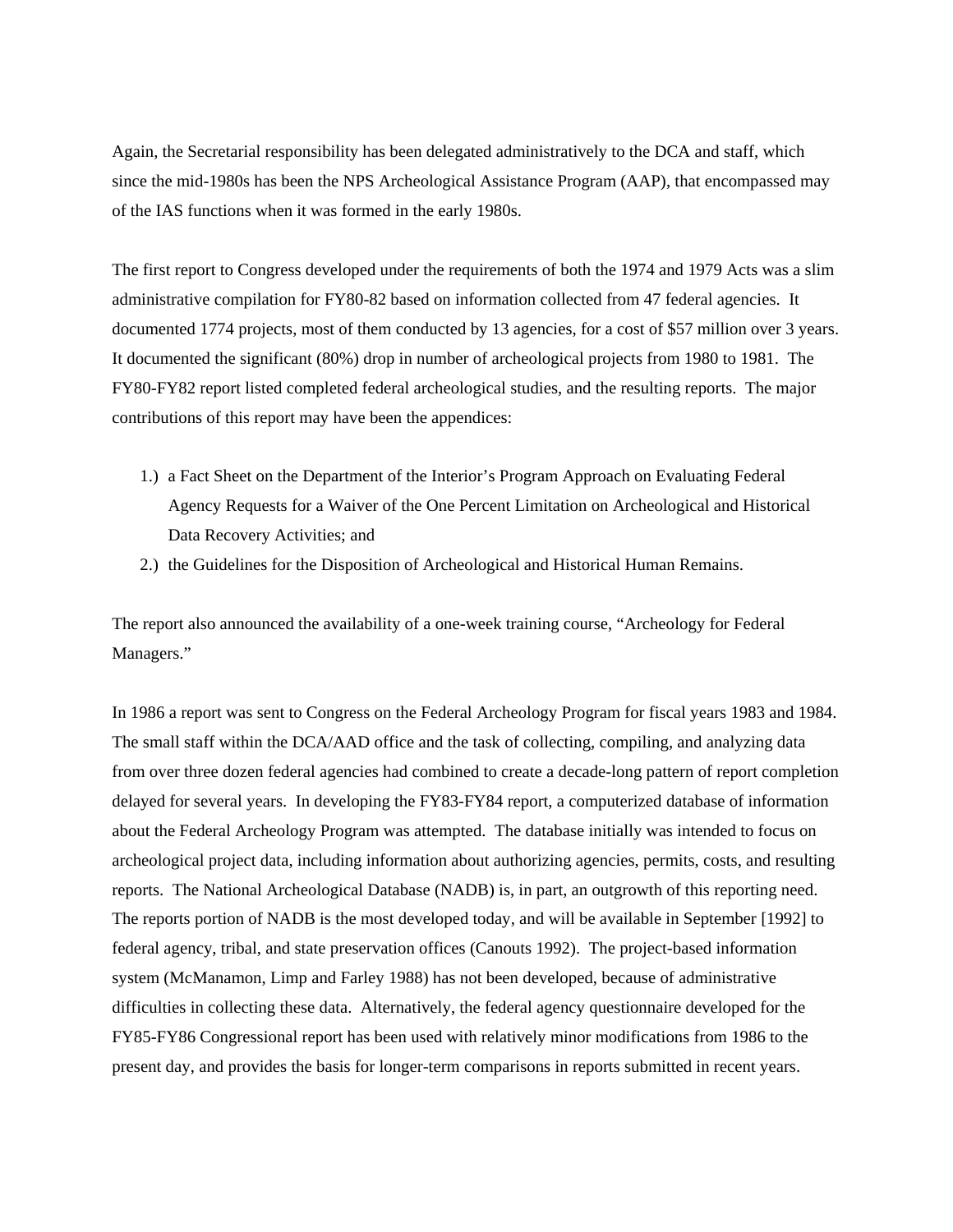The FY83-FY84 report on the Federal Archeology Program noted the October 1982 reorientation of the NPS AAP, so that NPS no longer routinely assisted federal agencies that had their own archeology programs other than on unusually complex or sensitive projects. When assistance was provided, it was generally through interagency memoranda of agreement. Even given the computerized database, the FY83-FY84 report focused on information about contracts administered by NPS for other federal agencies, with their costs and reports, and listed the interagency agreements in force during the reporting period. The report had a more extensive discussion of archeological activities involved in the National Register of Historic Places and the National Landmarks programs, and the AAP activities implementing ARPA and the 1974 [AHPA] Act.

In mid-1985 an interdepartmental meeting of federal archeologists and historic preservation officers resulted in an agreement to work cooperatively and expand the scope of information collection for reporting on the Federal Archeology Program. The resulting 77 item questionnaire, primarily requesting quantitative information but with some narrative questions, was sent out to 42 agencies. The collected information for fiscal years 1985 and 1986 was extensively analyzed and reported in 1989 (Keel et al. 1989). Out of that review and analysis came a set of recommendations for improving federal archeology. These recommendations subsequently were endorsed by the Secretary of the Interior and sent to all Department of the Interior bureaus (McManamon 1992). In October 1991, the Secretary issued these recommendations as a policy statement, the *National Strategy for Federal Archeology* (Lujan 1991). The *National Strategy* was sent by the Interior Secretary Manual Lujan, Jr. to the Secretaries of Agriculture, Energy, Defense and, Transportation; the Tennessee Valley Authority Chairman; and the Environmental Protection Agency Administrator with a letter urging each of them to adopt this approach to archeology done by and for their respective departments or agencies.

The FY85-FY86 Congressional report documented Federal Archeology Program expenditures of \$78 million in FY86 by the 32 agencies that reported expenditures, and estimated that no more than 7% of federal lands had been inventoried to identify their archeological resources.

The FY85-FY86 and subsequent reports provided more detailed information on how federal agencies conduct their archeology and the kinds of activities that are involved. Among agencies that traditionally have focused on development rather than on resource management activities, the U.S. Army Corps of Engineers reports the largest programs, actually surpassing all other agencies in the total amount expended. This is, in part, because the Corps provides archeological resource management services for the U.S. Army, which manages vast public lands. After the Corps, agencies that have traditionally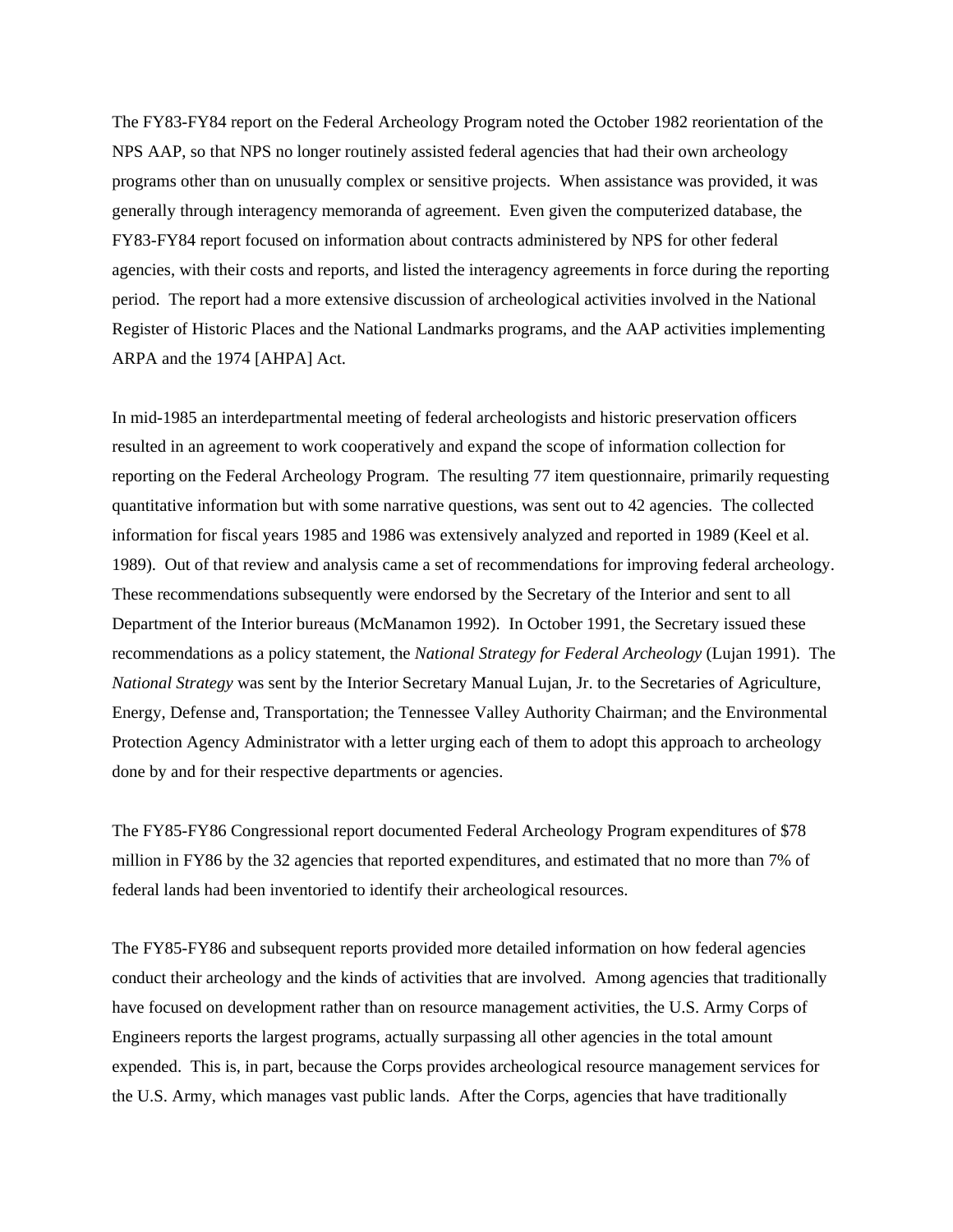focused on land and resource management have reported the most archeological activity. This is logical, given their responsibility to protect archeological sites on the land they administer. In the past 15 years agencies such as the Bureau of Land Management and the U.S. Forest Service, as well as the smaller land-managing agencies, have developed substantial archeological programs. NPS has increased its archeological resource management activities.

The development and regulatory agency archeology program are the most under– or unreported. For example, in FY87 the Environmental Protection Agency reported on 95 identification and evaluation projects nationwide, but it is common knowledge that there were many others. Both the Federal Highway Administration and the Federal Energy Regulatory Commission either fund or require substantial amounts of archeological activity, but they do not report on this and thus it is not included in the national program assessments.

The reported data show a strong focus in the Federal Archeology Program on resource inventory and evaluation. About 15,000 inventory and evaluation activities were reported in recent years, compared to about 1,000 data recovery actions. This suggests that in most cases sites identified during project planning are avoided during construction. The Federal Archeology Program has been criticized for not producing advances in understanding equivalent to expenditures. Inventory and evaluation research does not provide detailed chronological or behavioral data; those are generated primarily from data recovery projects. However, they do provide significant distributional and other data. There is a need for improved methods and techniques for using these data, as well as for educating scholars about the wealth of research data present in inventories and registers.

The record keeping, reporting, consolidation, description, analysis, review, and production of the Secretary's report is time-consuming, but is worth the time spent. The 1988 amendments to ARPA, which have improved its use as a resource protection tool and strengthened its resource management aspects, are an example of such reports' value. The benefit of having detailed quantitative data to develop or support improvements in policy, statute, and perhaps in appropriations, was demonstrated in their use by Congress in assessing the needs for amending ARPA, and then so amending it. The bases for several sections of the amendments were recommendations in a detailed report by the General Accounting Office (1987), which described, as quantitatively as possible, problems in Federal archeological resource management in the Four Corners area of the Southwest United States. Quantitative data on archeological looting collected by the FY85-86 report to Congress (Keel et. Al. 1989) played an important role in other sections of the 1988 ARPA amendments. These data were used by House of Representatives committee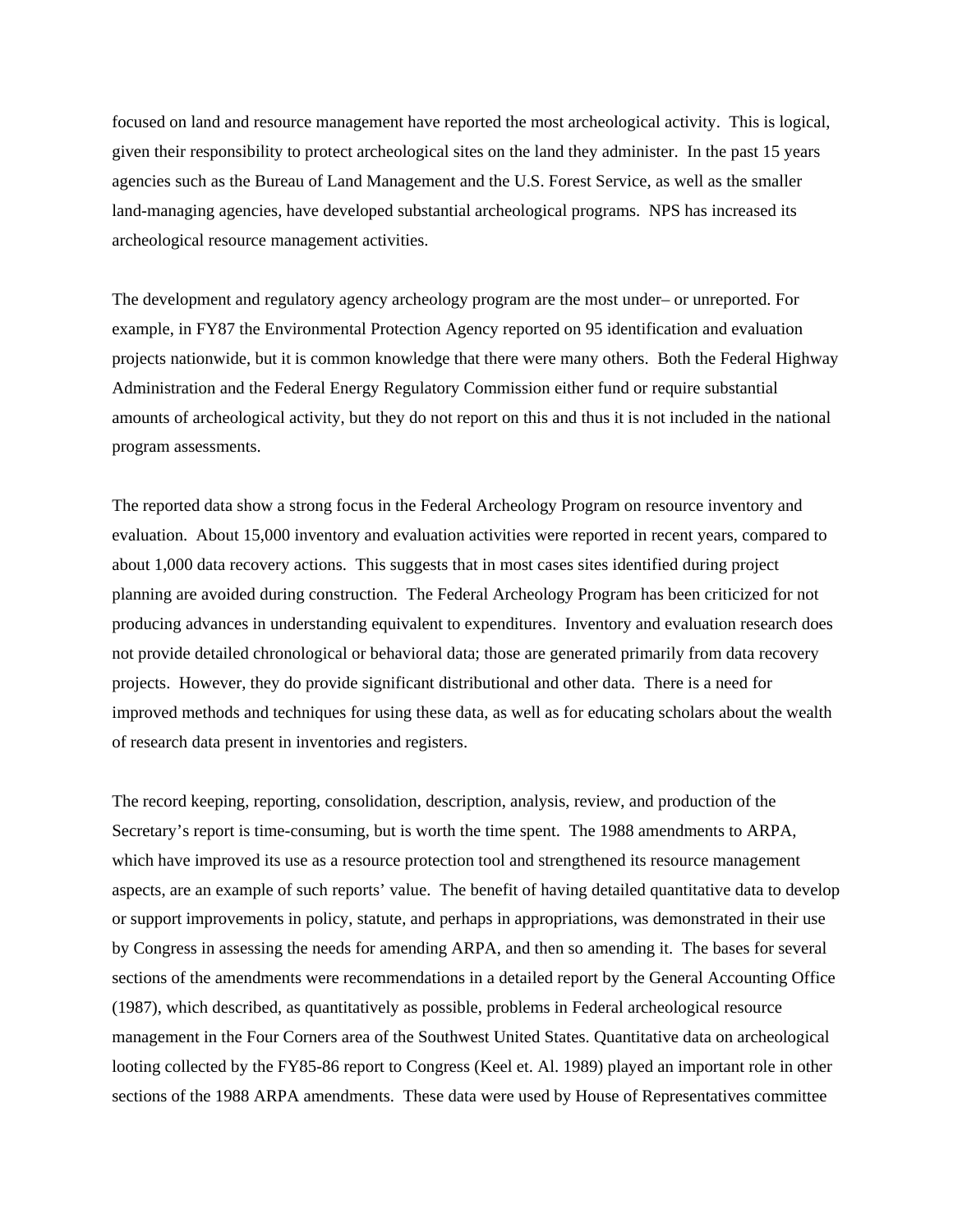to staff to justify the need for strengthening law enforcement in looting prosecutions. These quantitative data supported and supplemented the substantial anecdotal account of looting collected during Congressional committee hearings (House Committee on Interior and Insular Affairs 1988a,b).

The FY85-FY86 report is the most recent available summary of the Federal archeology program. The report on the Federal archeological activities based on FY87 data has been prepared and currently is undergoing departmental review. It records a minimum of \$75 million in reported expenditures by Federal agencies. The data for fiscal years 1988, 1989, and 1990 have been compiled in a dBASE III PLUS database. This information is being reviewed and analyzed for publication later this year. Procedural guidelines for requesting, compiling, and analyzing the complex interagency information are being developed, recognizing that dealing with the diversity of agency corporate cultures is almost as important and time-consuming as the specific program and activity analyses. In coordination with development of the FY88-FY90 report on the Federal archeology program, and collection of the FY91 information, the AAD is developing a report on the information collection systems involved in this interagency coordination program.

Why go through all this? The nonrenewable nature of archeological resources and their lack of immediately available public economic benefit makes them vulnerable to the vagaries of public administration. Information about those resources and their management, their loss through nonmanagement and looting, and the lack of information about their distribution, can be a powerful tool in shaping attitudes of the general public as well as politicians and public administrators (McManamon 1991:125-126). All involved in the reporting effort over the last 25 years have learned from and about it, and procedures and processes have been developed that will increase the efficiency of data collection and support more focus on the charge – to recommend changes or improvements based on an analysis of the scope and effectiveness of the Federal Archeology Program. Everyone's help is needed and the public benefit is there.

## **References Cited**

#### Canouts, Veletta

1992 Computerized Information Exchange on the Local and National Levels in USA. In *Sites & Monuments National Archeological Records,* edited by Carsten U. Larsen, pp. 231-245. National Museum of Denmark, Copenhagen.

## General Accounting Office

1987 *Problems Protecting and Preserving Federal Archeology Resources.* GAO/RCED 88-3.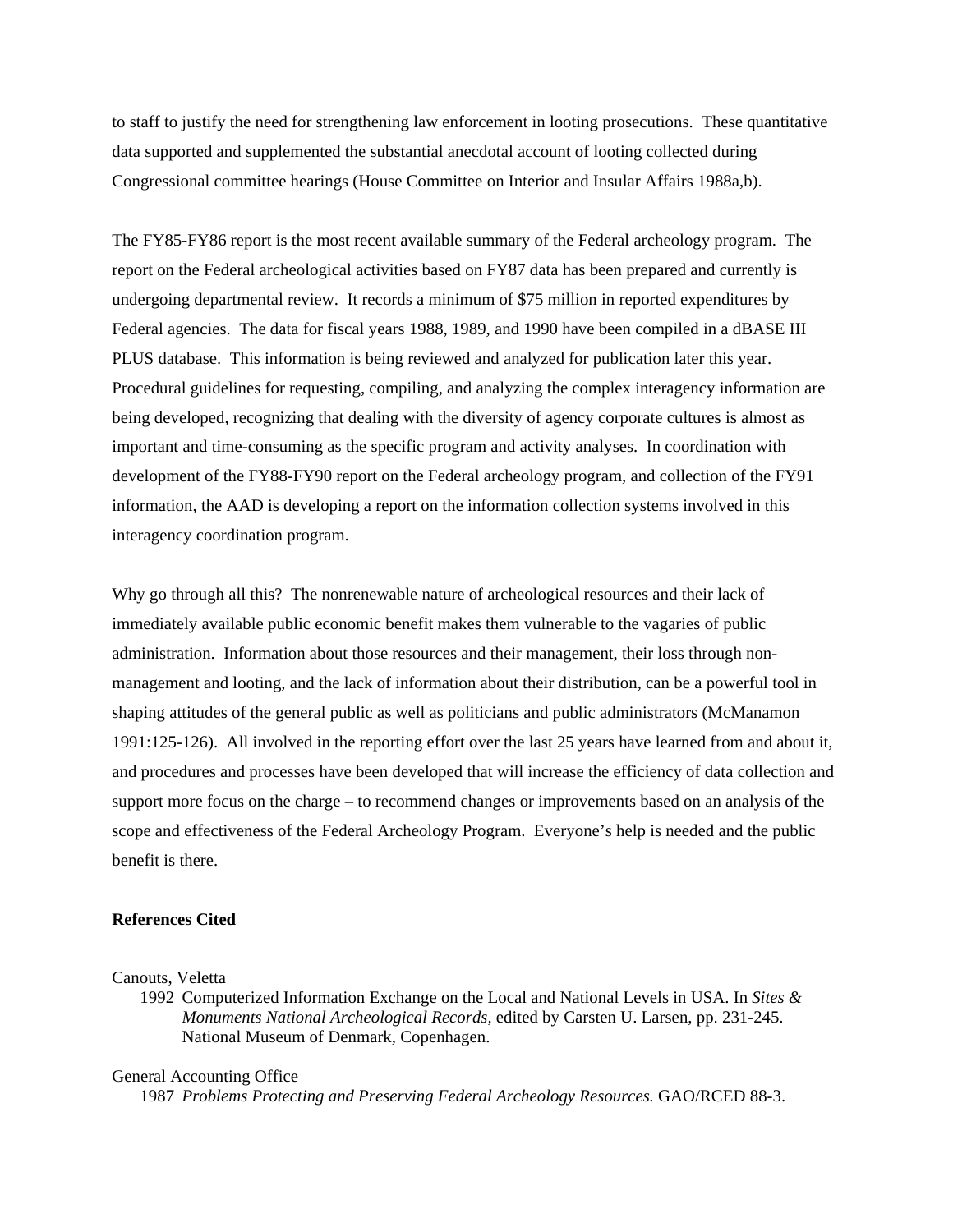General Accounting Office, Washington, DC.

## House Committee on Interior and Insular Affairs

- 1988a *Theft of Indian Artifacts from Archaeological Sites.* 100th Cong., 2nd sess. Hearing, U.S. House of Representatives House Committee on Interior and Insular Affairs Subcommittee on General Oversight and Investigations, Committee Report No. 100-27. Government Printing Office, Washington, DC.
- 1988b *The Destruction of America's Archaeological Heritage: Looting and Vandalism of Indian Archaeological Sites in the Four Corners States of the Southwest.* 100th Cong., 2nd sess. Hearing, U.S. House of Representatives House Committee on Interior and Insular Affairs Subcommittee on General Oversight and Investigations, Committee Report No. 100-27. Government Printing Office, Washington, DC.

#### Keel, Bennie, C., Francis P. McManamon, and George C. Smith, compilers

1988 *Federal Archeology: The Current Program. Annual Report to Congress on the Federal Archeology Program FY 1985 and FY 1986.* U.S. Department of the Interior, National Park Service, Washington, DC.

# Lee, Ronald F.

1970 *The Antiquities Act of 1906.* U.S. Department of the Interior, National Park Service, Washington, DC. (Available through the National Technical Information Service, U.S. Department of Commerce, Springfield, VA 22161; Publication No. PB88-200837.)

#### Lujan, Manual, Jr.

1991 *A National Strategy for Federal Archeology.* Policy Statement, Secretary of the Interior, Department of the Interior, Washington, DC. (Reprinted *SAA Bulletin* 10(2):10,15, March-May 1992.)

#### McManamon, Francis

- 1991 The Many Publics for Archeology. *American Antiquity* 56(1):121-130
- 1992 Managing America's Archaeological Resources. In *Quandaries and Quests: Visions of Archaeology's Future,* edited by LuAnn Wandsnider, pp. 25-40. Center for Archaeological Investigations, Occasional Paper No. 20. Southern Illinois University, Carbondale.

# McManamon, Francis P., W. Frederick Limp, and James A. Farley

1989 National Archeological Database – Project Portion: Purpose and Plan. *Federal Archeology REPORT,* April, pp.1-5.

## Rothman, Hal

1990 *Preserving Different Pasts: The American National Monuments.* University of Illinois Press, Urbana.